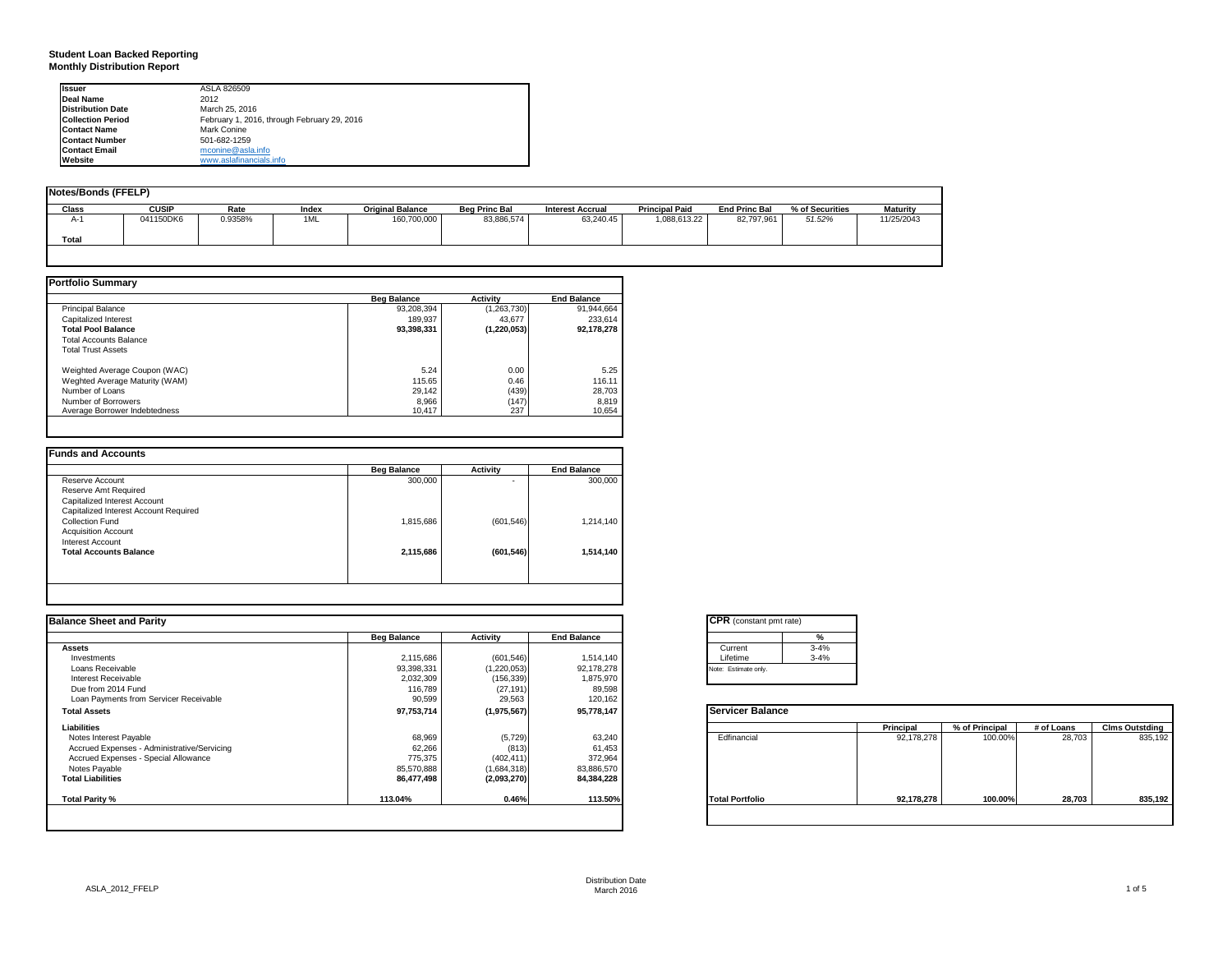|                           |                  | # of Loans |                  | Principal  |                  | % of Principal |                  | <b>WAC</b> |                  | <b>WARM</b> |
|---------------------------|------------------|------------|------------------|------------|------------------|----------------|------------------|------------|------------------|-------------|
|                           | <b>Beginning</b> | Ending     | <b>Beginning</b> | Endina     | <b>Beainning</b> | Ending         | <b>Beginning</b> | Endina     | <b>Beginning</b> | Ending      |
| In School                 | 285              | 287        | 937,117          | 928,633    | 1.00%            | 1.01%          | 5.50             | 5.40       | 119.33           | 119.55      |
| Grace                     | 91               | 76         | 282,735          | 236,884    | 0.30%            | 0.26%          | 5.42             | 5.75       | 119.16           | 118.85      |
| Repayment                 |                  |            |                  |            |                  |                |                  |            |                  |             |
| Current                   | 17,381           | 16,920     | 51,389,564       | 49,806,952 | 55.02%           | 54.03%         | 5.32             | 5.33       | 118.71           | 119.45      |
| 31-60 Days Delinquent     | 1,021            | 806        | 3,448,119        | 2,968,103  | 3.69%            | 3.22%          | 5.25             | 5.26       | 113.46           | 120.33      |
| 61-90 Days Delinquent     | 629              | 582        | 2,467,816        | 1,956,550  | 2.64%            | 2.12%          | 5.27             | 5.40       | 118.76           | 114.63      |
| 91-120 Days Delingent     | 355              | 453        | 1,256,229        | 1,781,445  | 1.35%            | 1.93%          | 5.47             | 5.27       | 123.51           | 124.19      |
| 121-180 Days Delinquent   | 658              | 546        | 2,332,592        | 1,856,703  | 2.50%            | 2.01%          | 5.30             | 5.39       | 114.47           | 116.41      |
| 181-270 Days Delinquent   | 657              | 546        | 2,405,908        | 1,950,097  | 2.58%            | 2.12%          | 5.37             | 5.42       | 116.42           | 115.83      |
| 271+ Days Delinquent      | 359              | 279        | 1,227,780        | 956,054    | 1.31%            | 1.04%          | 5.22             | 5.10       | 102.06           | 111.91      |
| <b>Total Repayment</b>    | 21,060           | 20,132     | 64,528,007       | 61,275,905 | 69.09%           | 66.48%         | 5.32             | 5.33       | 117.97           | 119.15      |
| Forbearance               | 3,784            | 3,973      | 14,584,201       | 15,613,732 | 15.62%           | 16.94%         | 5.52             | 5.44       | 118.73           | 118.18      |
| Deferment                 | 3,804            | 4,009      | 12,657,229       | 13,328,376 | 13.55%           | 14.46%         | 5.28             | 5.30       | 117.00           | 115.48      |
| <b>Claims in Progress</b> | 117              | 221        | 408,028          | 779,614    | 0.44%            | 0.85%          | 5.83             | 5.44       | 107.42           | 106.30      |
| <b>Claims Denied</b>      |                  |            | 1,014            | 15,135     | 0.00%            | 0.02%          | 2.32             | 4.29       | 13.00            | 96.96       |
| <b>Total Portfolio</b>    | 29,142           | 28,703     | 93,398,331       | 92,178,278 | 100%             | 100%           | 5.35             | 5.35       | 117.93           | 118.35      |

| Delinquency Status                  |            |        |                  |            |                  |                |                  |        |           |             |
|-------------------------------------|------------|--------|------------------|------------|------------------|----------------|------------------|--------|-----------|-------------|
|                                     | # of Loans |        | Principal        |            |                  | % of Principal | <b>WAC</b>       |        |           | <b>WARM</b> |
|                                     | Beainnina  | Endina | <b>Beainning</b> | Endina     | <b>Beainning</b> | Ending         | <b>Beainning</b> | Endina | Beginning | Endina      |
| Current                             | 17,381     | 16,920 | 51,389,564       | 49,806,952 | 79.64%           | 81.28%         | 5.32             | 5.33   | 118.7'    | 119.45      |
| 31-60 Days Delinquent               | 1,021      | 806    | 3,448,119        | 2,968,103  | 5.34%            | 4.84%          | 5.25             | 5.26   | 113.46    | 120.33      |
| 61-90 Days Delinquent               | 629        | 582    | 2,467,816        | 1,956,550  | 3.82%            | 3.19%          | 5.27             | 5.40   | 118.76    | 114.63      |
| 91-120 Days Delingent               | 355        | 453    | 1,256,229        | 1,781,445  | 1.95%            | 2.91%          | 5.47             | 5.27   | 123.51    | 124.19      |
| 121-180 Days Delinquent             | 658        | 546    | 2,332,592        | 1,856,703  | 3.61%            | 3.03%          | 5.30             | 5.39   | 114.47    | 116.41      |
| 181-270 Days Delinquent             | 657        | 546    | 2,405,908        | 1,950,097  | 3.73%            | 3.18%          | 5.37             | 5.42   | 116.42    | 115.83      |
| 271+ Days Delinquent                | 359        | 279    | 1,227,780        | 956,054    | 1.90%            | 1.56%          | 5.22             | 5.10   | 102.06    | 111.91      |
| <b>Total Portfolio in Repayment</b> | 21,060     | 20,132 | 64,528,007       | 61.275.905 | 100.00%          | 100.00%        | 5.32             | 5.33   | 117.97    | 119.15      |

| Portfolio by Loan Type           |                  |        |                  |            |                |         |            |        |             |        |
|----------------------------------|------------------|--------|------------------|------------|----------------|---------|------------|--------|-------------|--------|
|                                  | # of Loans       |        | Principal        |            | % of Principal |         | <b>WAC</b> |        | <b>WARM</b> |        |
|                                  | <b>Beginning</b> | Ending | <b>Beginning</b> | Ending     | Beginning      | Ending  | Beginning  | Ending | Beginning   | Ending |
| Subsidized Consolidation Loans   |                  |        |                  |            |                |         |            |        |             |        |
| Unsubsidized Consolidation Loans |                  |        |                  |            |                |         |            |        |             |        |
| Subsidized Stafford Loans        | 16,331           | 16,088 | 42,856,975       | 42,293,674 | 45.89%         | 45.88%  | 5.19       | 5.19   | 113.42      | 113.71 |
| Unsubsidized Stafford Loans      | 11,960           | 11,784 | 47,442,191       | 46,850,513 | 50.80%         | 50.83%  | 5.32       | 5.32   | 123.50      | 123.94 |
| PLUS/GradPLUS Loans              | 851              | 831    | 3.099.165        | 3,034,091  | 3.32%          | 3.29%   | 8.00       | 8.00   | 95.00       | 96.77  |
| <b>SLS Loans</b>                 |                  |        |                  |            |                |         |            |        |             |        |
| <b>Total Portfolio</b>           | 29,142           | 28,703 | 93,398,331       | 92,178,278 | 100.00%        | 100.00% | 5.35       | 5.35   | 117.93      | 118.35 |

| Portfolio by Program Type                  |                  |        |                  |                  |           |                |                  |            |             |        |
|--------------------------------------------|------------------|--------|------------------|------------------|-----------|----------------|------------------|------------|-------------|--------|
|                                            | # of Loans       |        |                  | <b>Principal</b> |           | % of Principal |                  | <b>WAC</b> | <b>WARM</b> |        |
|                                            | <b>Beginning</b> | Ending | <b>Beginning</b> | Ending           | Beainnina | Ending         | <b>Beginning</b> | Endina     | Beginning   | Endina |
| Graduate / 4-Year Loans                    | 22,543           | 22,207 | 75,303,646       | 74,266,966       | 80.63%    | 80.57%         | 5.34             | 5.34       | 118.65      | 118.97 |
| 2-Year Loans                               | 6,031            | 5,943  | 16,801,403       | 16,660,381       | 17.99%    | 18.07%         | 5.37             | 5.37       | 115.12      | 116.02 |
| Proprietary / Technical / Vocational Loans | 567              | 552    | 1,291,336        | 1,248,987        | 1.38%     | 1.35%          | 5.32             | 5.33       | 112.48      | 112.64 |
| Unknown (Consolidation) Loans              |                  |        |                  |                  |           |                |                  |            |             |        |
| Other Loans                                |                  |        | 1.945            | 1.945            | 0.0021%   | 0.0021%        | 6.80             | 6.80       | 110.00      | 109.00 |
| <b>Total Portfolio</b>                     | 29,142           | 28,703 | 93,398,331       | 92,178,278       | 100.00%   | 100.00%        | 5.35             | 5.35       | 117.93      | 118.35 |
|                                            |                  |        |                  |                  |           |                |                  |            |             |        |
|                                            |                  |        |                  |                  |           |                |                  |            |             |        |

**Student Loan Backed Reporting Monthly Distribution Report**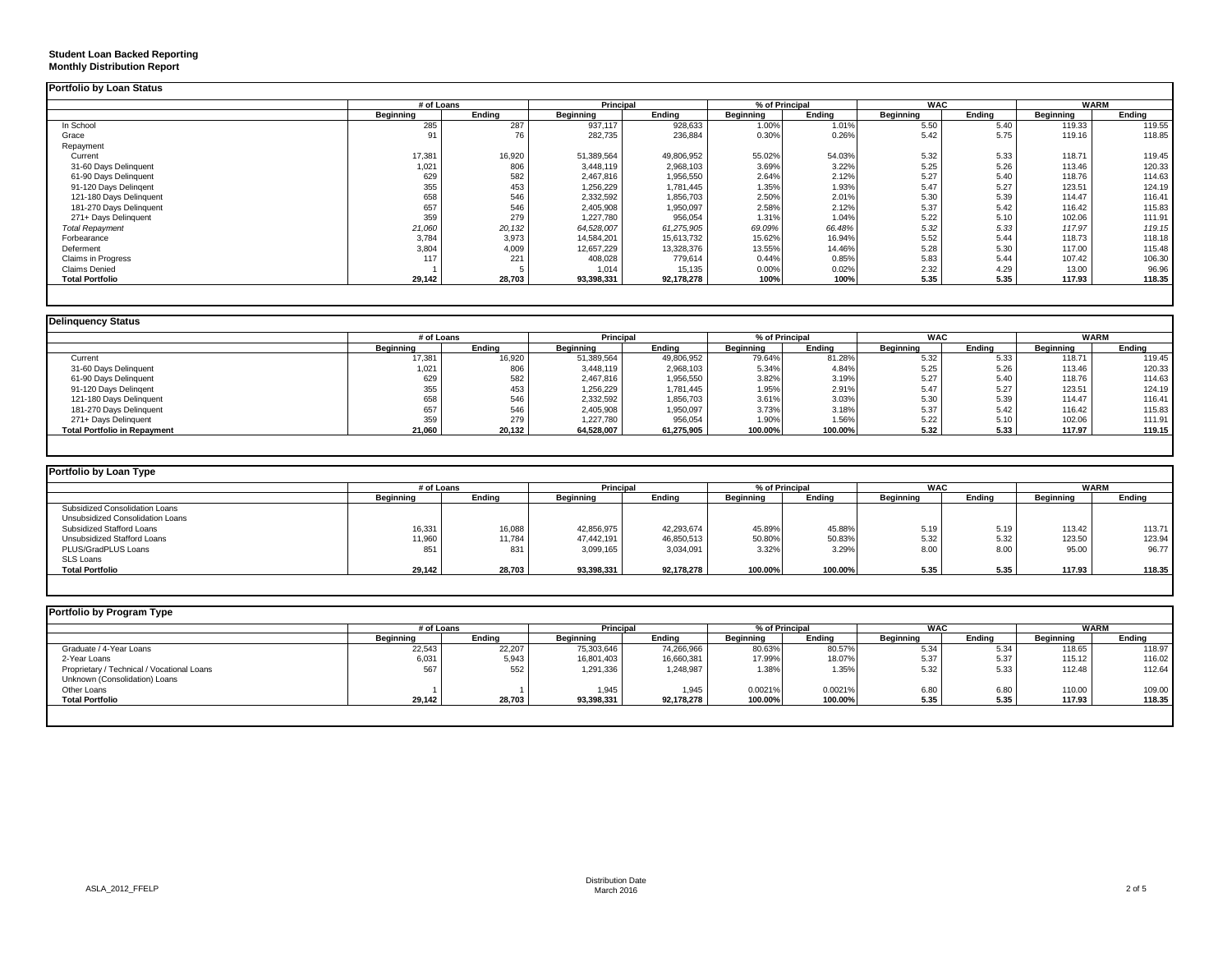Current Period Borrower Recoveries (\$)

**Cumulative Servicer Reject Rate (FFELP) (%)**

*b) Cumulative Recoveries includes 97% of claims in progress balances*

*a) Repayment balance includes all repayment loans with the exception of balances in claim status*

**Servicer Reject Rate (FFELP) (%)**

| <b>Distribution Date</b><br><b>Collection Period</b>                                                                                                                                                                 | March 25, 2016<br>February 1, 2016, through February 29, 2016 |                                       |
|----------------------------------------------------------------------------------------------------------------------------------------------------------------------------------------------------------------------|---------------------------------------------------------------|---------------------------------------|
| <b>Collection Activity</b>                                                                                                                                                                                           |                                                               |                                       |
| <b>Collection Account</b>                                                                                                                                                                                            |                                                               | as of 2/29/2016                       |
| Beginning Balance - February 1, 2016<br><b>Collection Amount Received</b><br>Recoveries                                                                                                                              |                                                               | 1,815,686<br>1,640,162                |
| <b>Reserve Account</b><br>Excess of Required Reserve Account<br>Interest on Investment Earnings<br>Capitalized Interest Account (after a stepdown or release date)                                                   |                                                               | 814                                   |
| Payments from Guarantor<br>Transfer from 2010 Collection Fund for correction of error<br><b>Required Repurchases</b><br>Special Allowance Payable to the Department of Education<br><b>Consolidation Rebate Fees</b> |                                                               |                                       |
| Rating Agency Surveillance Fees<br>Principal payments, interest payments, administration fees, servicing fees, and trustee fees<br>Transfer to Department Rebate Fund                                                |                                                               | (1,815,686)<br>(426, 836)             |
| <b>Total Available Funds</b>                                                                                                                                                                                         |                                                               | 1,214,140                             |
| <b>Fees Due for Current Period</b>                                                                                                                                                                                   |                                                               | as of 2/29/2016                       |
| <b>Indenture Trustee Fees</b><br><b>Servicing Fees</b><br><b>Administration Fees</b><br>Late Fees<br><b>Other Fees</b>                                                                                               |                                                               | 833.33<br>53.771.00<br>7,682.00       |
| <b>Total Fees</b>                                                                                                                                                                                                    |                                                               | 62.286.33                             |
| <b>Cumulative Default Rate</b>                                                                                                                                                                                       |                                                               | as of 2/29/2016                       |
| Current Period Defaults (\$)<br>Cumulative Defaults (\$)<br>Cumulative Default (% of original pool balance)                                                                                                          |                                                               | 412,702.64<br>28,803,634.60<br>17.94% |

 Cumulative Default (% of cumulative entered repayment balance) <sup>a</sup>**31.65%** Current Period Payments (Recoveries) from Guarantor (\$) 301,719.85<br>Current Period Borrower Recoveries (\$) 301,719.85

Cumulative Recoveries (\$)<sup>b</sup> **\$ 26,656,937.25 Cumulative Recovery Rate (%)** 92.55% **Cumulative Net Loss Rate (%) 1.34%**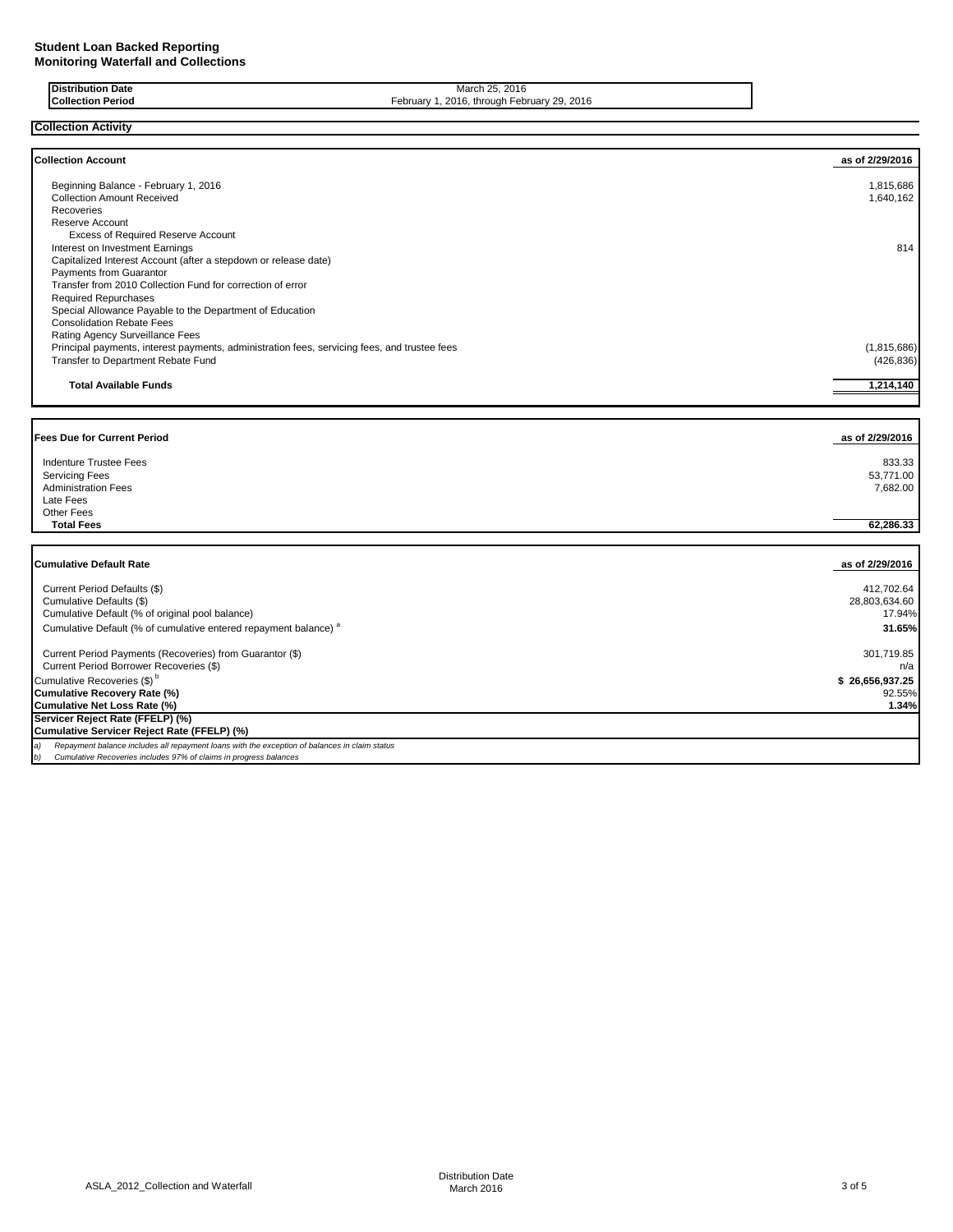## **Student Loan Backed Reporting Monitoring Waterfall and Collections**

| <b>Waterfall Activity</b>                                                                 |                   |                               |
|-------------------------------------------------------------------------------------------|-------------------|-------------------------------|
| <b>Waterfall for Distribution</b>                                                         | <b>Amount Due</b> | <b>Amount Remaining</b>       |
| <b>Total Available Funds</b>                                                              |                   | 1,214,140                     |
| First: Payments required under any Joint Sharing Agreement                                |                   |                               |
|                                                                                           |                   |                               |
| <b>Second: Trustee Fees</b>                                                               | 833.33            | 1,213,306.67                  |
| Third: Servicing Fees and Backup Servicing Fees                                           | 53,771.00         | 1,159,535.67                  |
| <b>Fourth: Administration Fees</b>                                                        | 7,682.00          | 1,151,853.67                  |
| Fifth: Noteholder Interest                                                                | 63,240.45         | 1,088,613.22                  |
| Sixth: Reinstate the balance of the Reserve fund up to the Specified Reserve Fund Balance |                   |                               |
| Seventh: Noteholder Principal, until paid in full                                         | 1,088,613.22      | 0                             |
| <b>Principal and Interest Distributions</b>                                               |                   | Class A-1                     |
| Monthly Interest Due                                                                      |                   | 63,240.45                     |
| Monthly Interest Paid                                                                     |                   | 63,240.45                     |
| <b>Interest Shortfall</b>                                                                 |                   |                               |
| Interest Carryover Due                                                                    |                   | $\mathbf 0$                   |
| Interest Carryover Paid<br>Interest Carryover                                             |                   | $\mathbf 0$<br>$\overline{0}$ |
|                                                                                           |                   |                               |
| Monthly Principal Distribution Amount                                                     |                   | 1,088,613.22                  |
| Monthly Principal Paid<br>Shortfall                                                       |                   | 1,088,613.22                  |
|                                                                                           |                   |                               |
| <b>Total Distribution Amount</b>                                                          |                   | 1,151,853.67                  |
|                                                                                           |                   |                               |